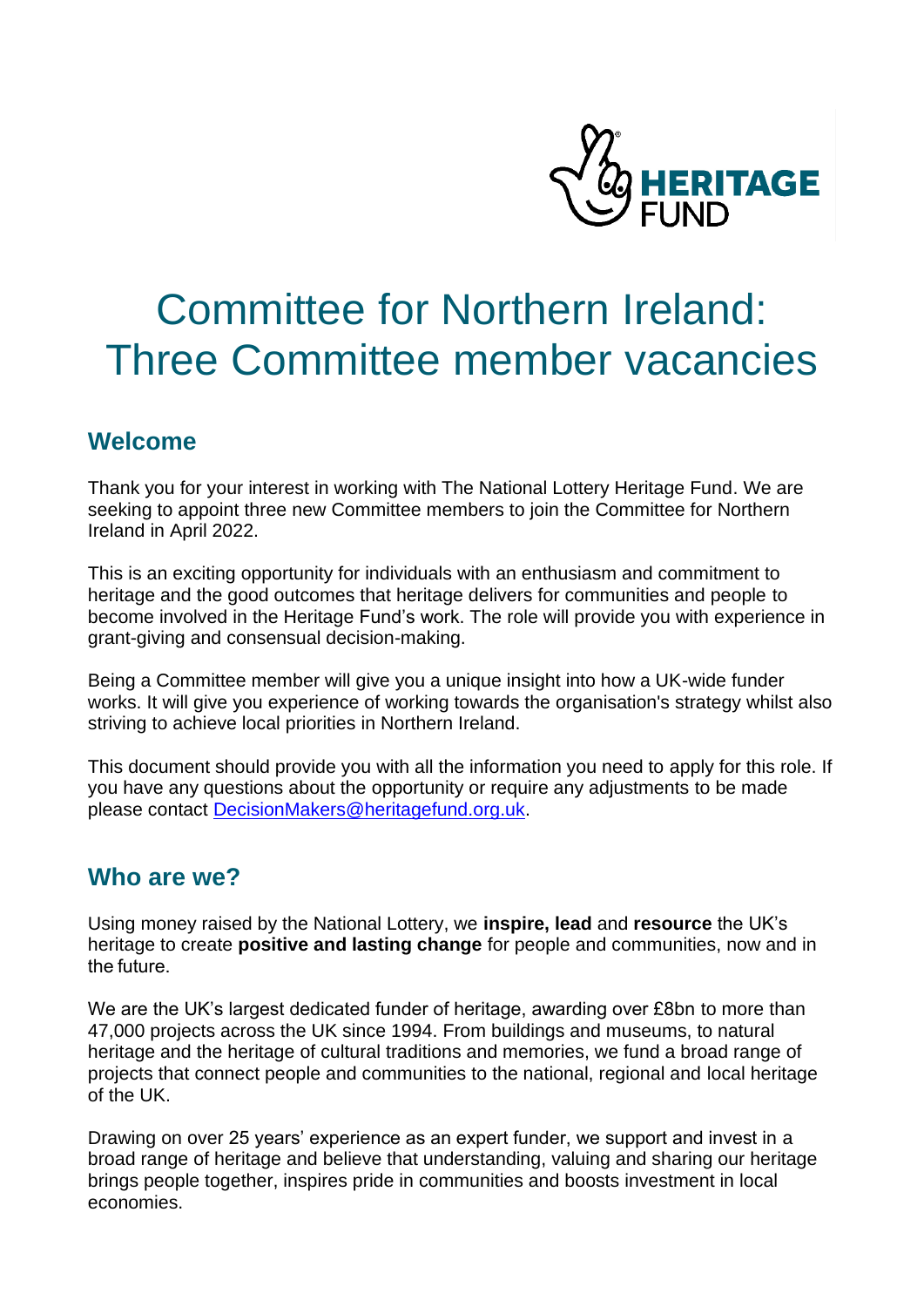Our [Strategic Funding Framework 2019-2024](https://www.heritagefund.org.uk/about/strategic-funding-framework-2019-2024) sets out how we will deliver long-term and sustainable benefits in response to the needs of the heritage sector. We want to make sure heritage addresses social issues, supports wellbeing and is enjoyed by the widest range of people. We are making landscapes and nature a priority, as well as the heritage of our diverse communities. We will stand up for heritage and the enormous good it does our society. We will make heritage organisations more resilient, encouraging new partnerships, new ideas and enterprising ways of doing things. More of our funding decisions will be made locally by people who live and work in their communities, and we will work hard to give heritage a future for people and communities to use and enjoy.

# **Our work in Northern Ireland**

Since 1994, we have awarded over £254m to more than 1,600 heritage projects across Northern Ireland. These include projects as diverse as Antrim Castle Gardens, the Giant's Causeway, Hillsborough Castle, Warrenpoint Municipal Park, Gortilea Social Farm, Enniskillen Workhouse to the funding of the Apprentice Boys of Derry and the National Trust's purchase of Divis Mountain in Belfast.

As well as such larger scale projects we also fund many projects at a community level including Tollymore United Football Club, Arts Ekta and the Rural Community Network. All our funded projects have achieved a wide range of outcomes for communities and individuals living in, working in and visiting Northern Ireland.

In the 2020-22 period we have helped government departments deliver funding. For the Northern Ireland Office we delivered the Shared History Fund with 39 projects receiving grants totalling £1m to mark the Centenary of Northern Ireland in a thoughtful, inclusive, and engaging way.

We also delivered two rounds of Covid support funding to the heritage sector on behalf of the Department for Communities. During this period, we have also provided £50m of National Lottery support through the Heritage Emergency Fund to safeguard heritage sites across the UK and help them safely reopen.

## **Who are we looking for?**

You will be joining our Committee for Northern Ireland for a term of four years with the potential to be renewed for a second term.

You should live in Northern Ireland and have a passion for, and commitment to heritage and be able to demonstrate this through your professional or lived experience.

At present, we are particularly looking to recruit new members with relevant experience in either of the following areas:

- tourism and visitor attractions
- historic buildings

We are also looking for knowledge of Local Government and our communities and to improve the geographic representation of the Committee, so applications from those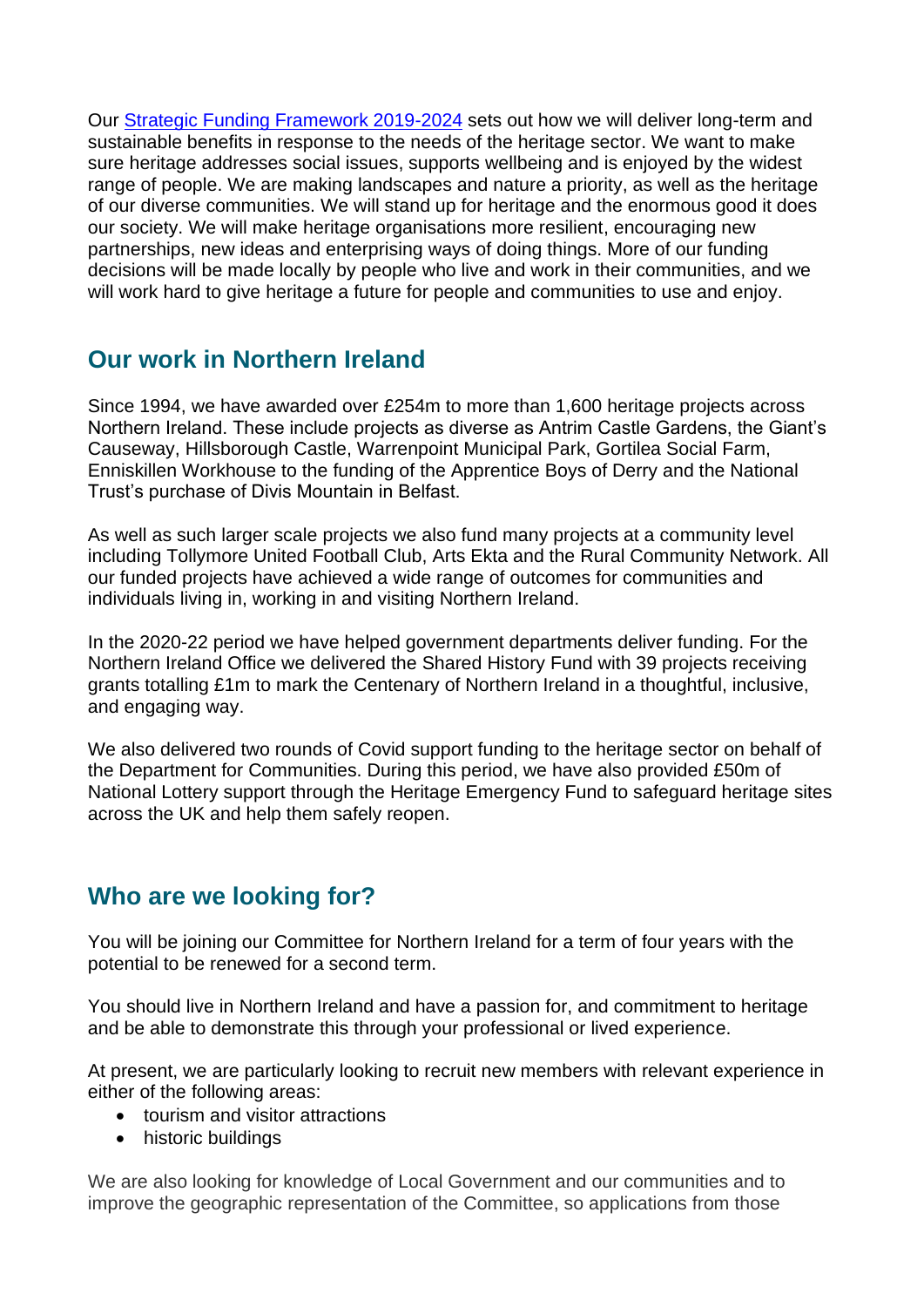based in the West or North West of Northern Ireland will also be prioritised in our shortlisting.

We are keen to enhance our knowledge and experience in equality, diversity and inclusion. This experience will be used to help the Heritage Fund improve its policies and procedures in relation to our governance and investment and help remove barriers that may discourage under-served groups from engaging with us.

It is the Heritage Fund's belief that all people can bring useful insight and value to our decision making process, and that it is only by our Committees being representative of wider society that we can help make both our organisation and the heritage we fund be more inclusive.

To achieve this goal we are particularly keen to encourage applications from under-served groups both on our funding Committee and in the heritage sector more widely. This includes:

- young people
- people of black, Asian and diverse ethnic backgrounds
- people who identify as disabled or with long-term health conditions
- people who identify as LGBTQ+
- people from lower socio-economic backgrounds

Members are not expected to provide detailed or specialist advice on grant applications. Where this is required, it is commissioned separately from our specialist advisers.

Anyone applying should have experience of the following:

- team working
- the ability to think objectively, analytically and strategically
- strong communication and influencing skills
- Awareness of or connections with other organisations or groups in your local area
- the ability or willingness to speak at public events on behalf of the Heritage Fund

If you feel that you do not quite have all the knowledge, skills, and experience listed above but are still interested in the role and feel you could make a useful contribution to the work of the Heritage Fund and help us reach a wider audience, we encourage you to contact a member of our governance team to discuss the opportunity at [DecisionMakers@heritagefund.org.uk](mailto:DecisionMakers@heritagefund.org.uk)

# **What do the Country and Area Committees do?**

To assist the Board in awarding National Lottery funds we have set up six committees based across the UK. These are Scotland, Northern Ireland, Wales, and three committees in England split across the following geographic areas; London & South, Midlands & East and the North. These committees are referred to as the 'Country and Area Committees'.

Our Country and Area Committees meet four times a year (March, June, September and December) to discuss and make decisions on grants between £250,000 and £5m, provide advice to the Board on UK-wide campaigns and any funding decisions reserved for the Board e.g. our grants over £5m, and keep oversight of small grants awarded by staff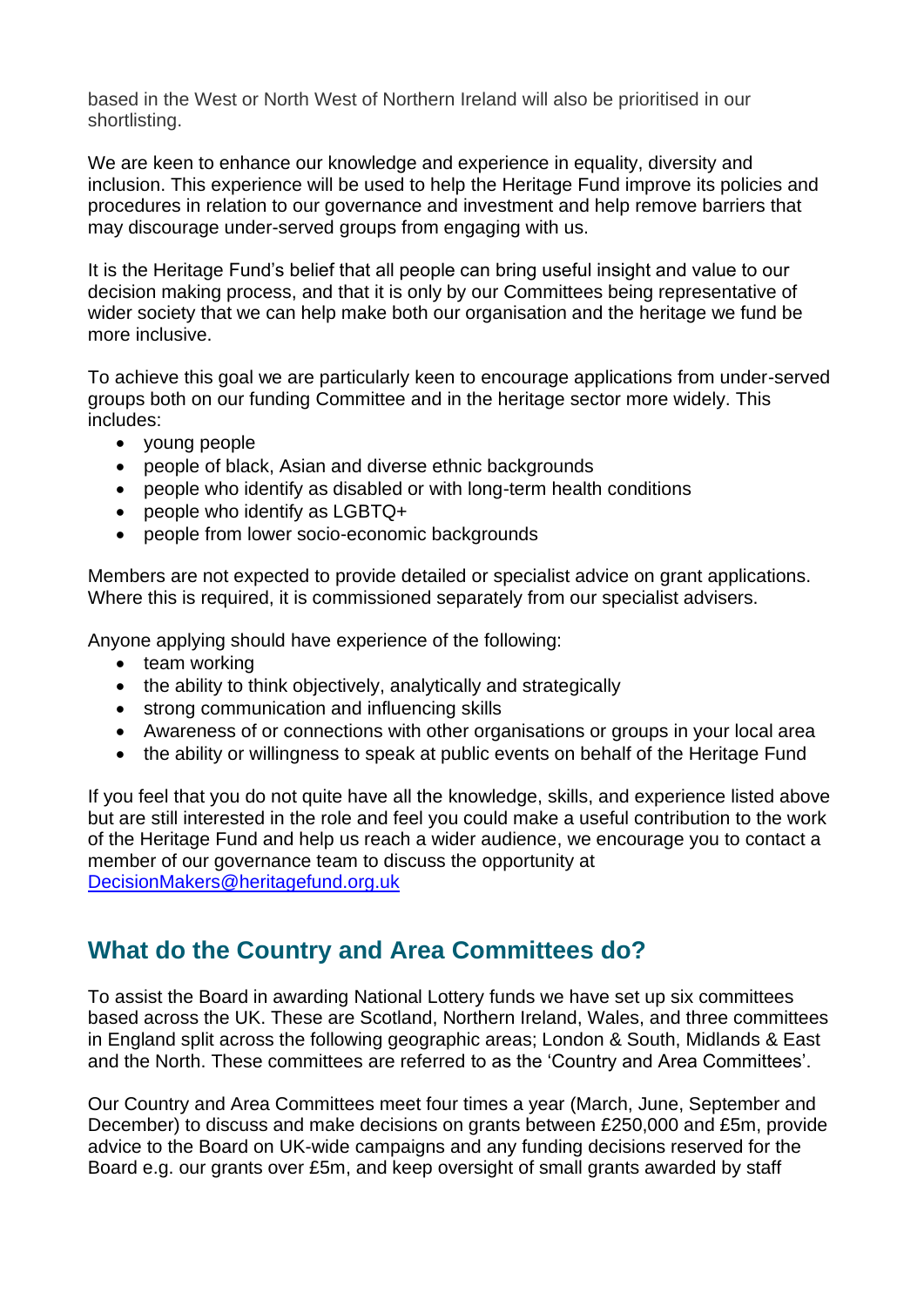(£3,000 - £250,000). Meetings may last a full day but can be less depending on the amount of business to be discussed.

In between these meetings Committee members also act as advocates for the Heritage Fund, attending projects visits, event launches and work alongside local teams to engage under-served groups. To assist this work we try to ensure that our committees are made up of members who, collectively, have a range of relevant skills and experience so they can reflect and understands the cultural identities and diversities of the communities they are representing.

You should expect to dedicate approximately 12 days per year to The National Lottery Heritage Fund business. This does not include time to prepare for meetings (reading meeting papers etc); the time for this can vary dependent on the length of the agenda but typically takes half a day.

Committee members should also expect some travel around their Country or Area whilst on business for the Heritage Fund, with the occasional overnight stay where necessary (any costs associated with this would be covered by the Heritage Fund). When travel is required local teams will work to identify the most appropriate member to attend. Committee meetings for Northern Ireland are normally held in a different location each time to allow members to see the full breadth of heritage we fund.

## **What do we mean by heritage?**

Our view of heritage is broad, progressive and inclusive. We believe that understanding, valuing and sharing our diverse histories changes lives, brings people together and provides the foundation of a confident, modern society. Heritage can include many different things from the past which individuals value and want to pass on to future generations. For example:

- people's memories and experiences which are often recorded as 'oral history'
- histories of people and communities
- languages and dialects
- cultural traditions such as stories, festivals, crafts, music, dance and costumes
- histories of places and events
- historic buildings and streets
- archaeological sites
- collections of objects, books or documents in museums, libraries or archives
- natural and designed landscapes and gardens
- natural heritage, including habitats, species and geology
- places and objects linked to our industrial, maritime and transport history.

## **What can we offer you?**

In return for your time and expertise the Heritage Fund will pay you an annual salary of £3,000 (paid in monthly instalments). the Heritage Fund will also pay for any expenses, in line with our policy, that you incur whilst completing business for us (petrol, train tickets, food etc.).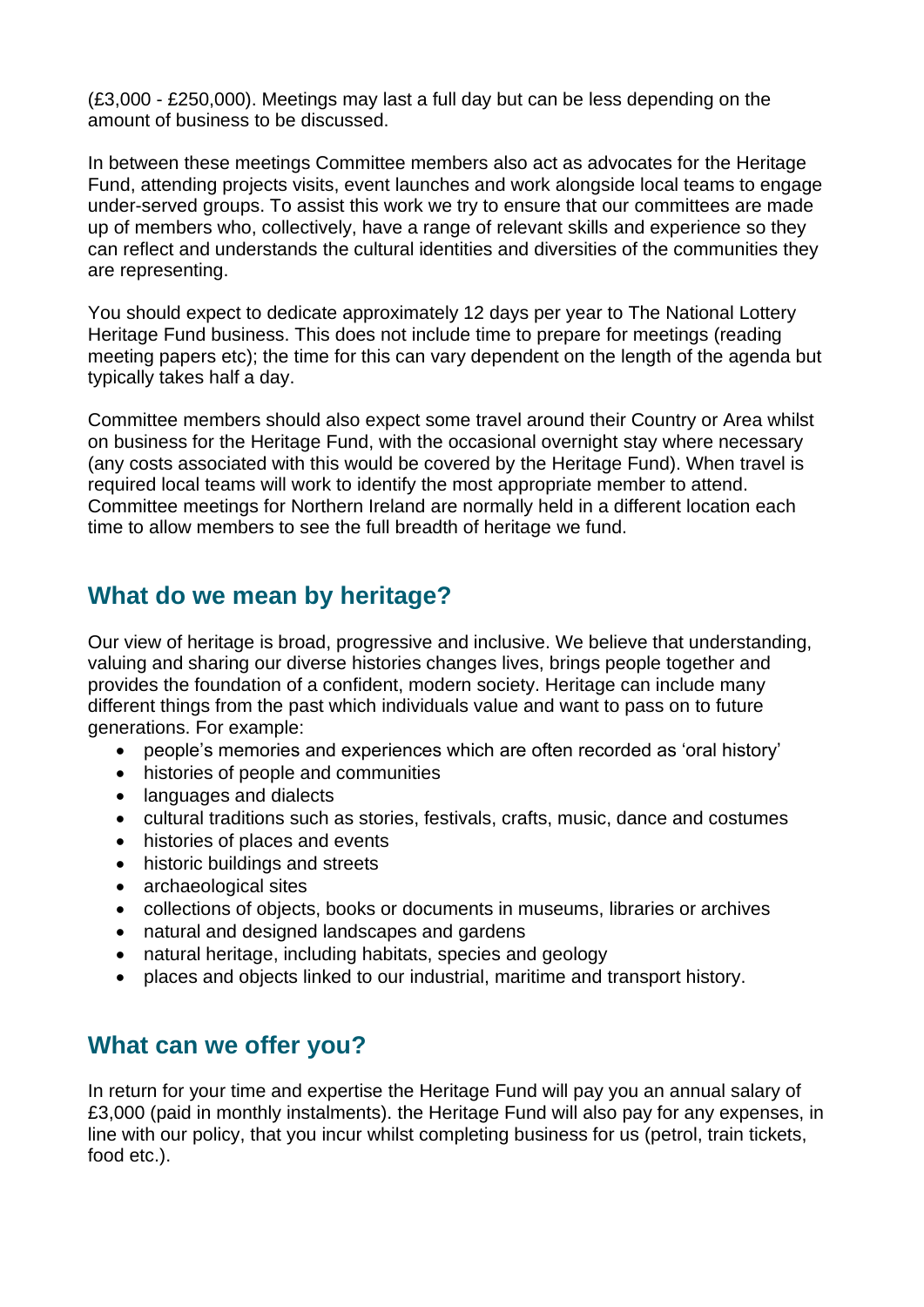You will be assigned a 'buddy' as part of your induction. This will be an experienced member of the Committee who you will be able to use to ask for advice and assistance on all aspects of being a Committee member e.g. what to look out for at project visits, how they approach reading papers, etc.

It will give you an opportunity to build your network and contacts within the sector and across the four nations both through interaction with other Committee members and staff and wider engagement with the sector through project visits/openings.

You will have access to our internal training, with opportunities to attend briefing sessions on key policy areas.

#### **Find out more**

We are holding a **virtual drop-in session** on **Tuesday 25 January 2022 at 10am.** This is a chance for you to find out more about the organisation and the role and to ask questions. The session will be hosted by Paul Mullan (Director, Northern Ireland) and Mukesh Sharma (Chair of the Committee for Northern Ireland).

If you would like to attend this session please contact Shirlee Beggs [Shirlee.Beggs@heritagefund.org.uk.](mailto:Shirlee.Beggs@heritagefund.org.uk) You can [submit questions in advance.](https://forms.office.com/r/i100kfRwWR) If you are unable to attend the session, please provide a contact so we can respond to your question directly.

If you are unable to attend this session, you can contact Paul Mullan at [Paul.Mullan@heritagefund.org.uk](mailto:Paul.Mullan@heritagefund.org.uk) for an informal discussion about the role and how the Heritage Fund operates in Northern Ireland.

#### **How to apply**

To apply, please send a CV of no more than two pages, along with a cover letter explaining how you meet the criteria and how you would be suitable for the role. Please send these to [DecisionMakers@heritagefund.org.uk](mailto:DecisionMakers@heritagefund.org.uk)

## **Recruitment process**

#### **Application stage**

The following advice is designed to help you apply as effectively as possible:

- Study all the information you have about the role so that you can understand what is involved.
- When completing your cover letter it would be helpful if you can detail exactly how you meet the required criteria from what we have set out in the section titled 'Who are we looking for?'. Include examples of your skills, knowledge and experience for each criterion. Consider all experience that may be relevant, whether it was gained through professional or lived experiences.
- Make sure that you do not make any assumptions within the application process. Be explicit about your previous roles, skills and knowledge and if you are not sure if the short listing panel will understand any areas, explain them clearly and as accurately as possible.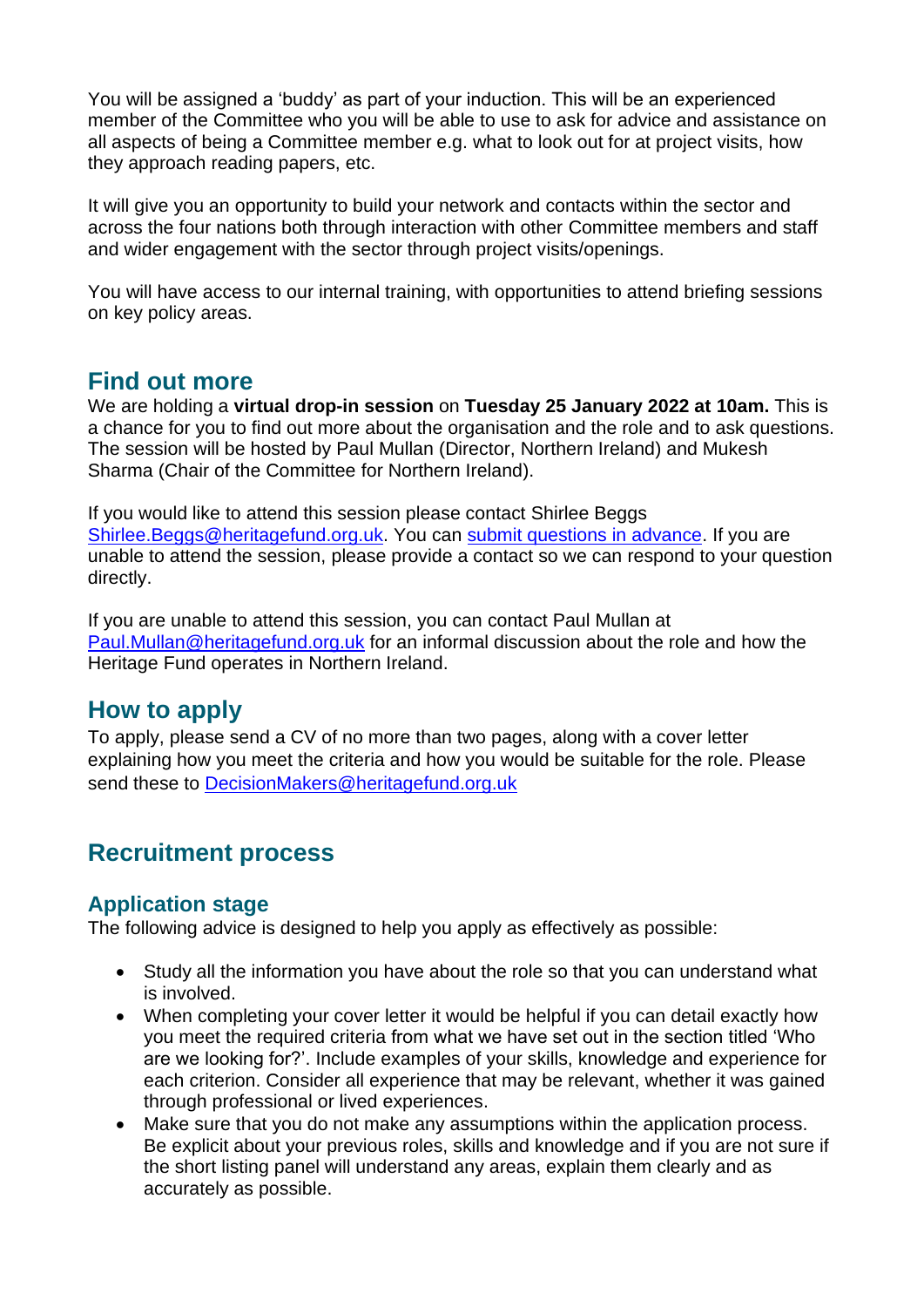- Give details of two people who may be asked to act as referees for you. Referees must have an authoritative and personal knowledge of an applicant's achievements.
- Identify any potential conflicts of interest that they might have, and if selected for interview, this would be explored further with you. Applicants are expected to respect and uphold the 'Seven Principles of Public Life' (the Nolan Principles). These are selflessness, integrity, objectivity, accountability, openness, honesty and leadership.
- Let us know if you have any special requirements which will help you fully engage with the appointment process.

Finally, please assist us by also completing the monitoring form. Information on gender, ethnic origin and disability, gathered from those applying for and obtaining appointments, helps the organisation monitor how effective it is in achieving its aim to attract a diverse range of candidates for public appointments. Your return will be detached from your application and will not be seen by the selection/interview panel.

The closing date for applications is **11.59pm on Sunday 6 February 2022.**

#### **Short listing stage**

All applications will be considered by the selection/interview panel. They will assess applications against the criteria for the role. We will let candidates know if they have been selected for interview by the end of February 2022.

#### **Interview stage**

Shortlisted candidates will be invited for an interview held in the Heritage Fund's Belfast office on **Tuesday 15 March.** Please hold this date in your diary. The interview panel will consist of Simon Thurley (Chair of The National Lottery Heritage Fund and the National Heritage Memorial Fund (NHMF)), Mukesh Sharma (Chair of the Committee for Northern Ireland) and Eilish McGuinness (Chief Executive of The National Lottery Heritage Fund and NHMF).

If you are selected for interview, the panel will explore the application questions in greater depth with you and any potential conflicts of interest. Before the interview you will also receive one or two case papers, like those discussed at a Committee meeting. You will be asked to familiarise yourself with the papers to inform a discussion with the interview panel.

#### **Recommendation stage**

The successful candidates will be appointed by the NHMF Chair.

## **Further information**

#### **The National Lottery Heritage Fund's guiding principles**

The National Lottery Heritage Fund is committed to a progressive and democratic view of heritage. We believe all sectors of society are entitled to identify, care for and enjoy